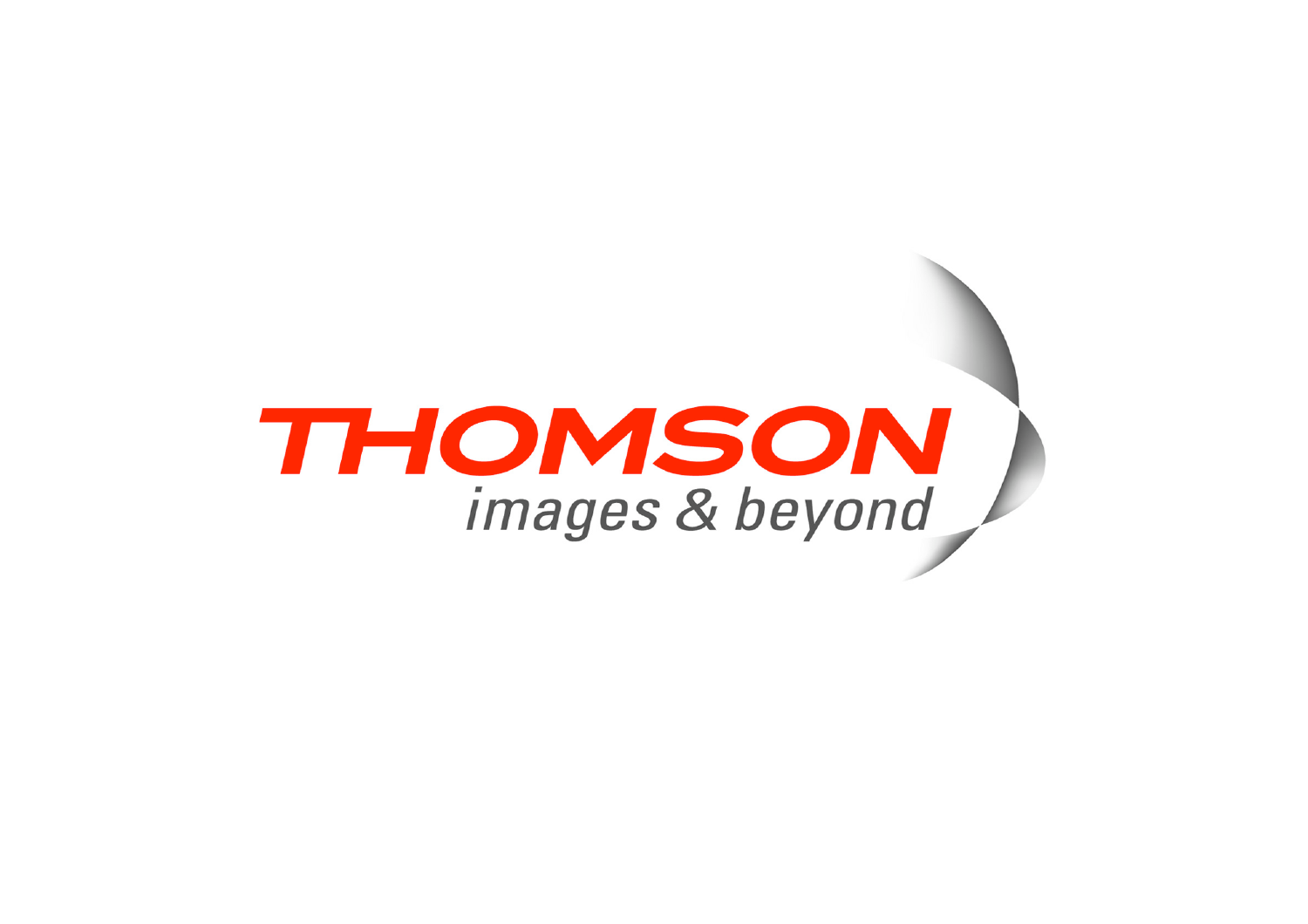# **Are You moved by Your Social Network Application?**

Abderrahmen Mtibaa Thomson Paris Research Lab

Joint works with: Augustin Chaintreau, Anna-Kaisa Pietilainen, Jason Lebrun, Earl Olivier, Christophe Diot

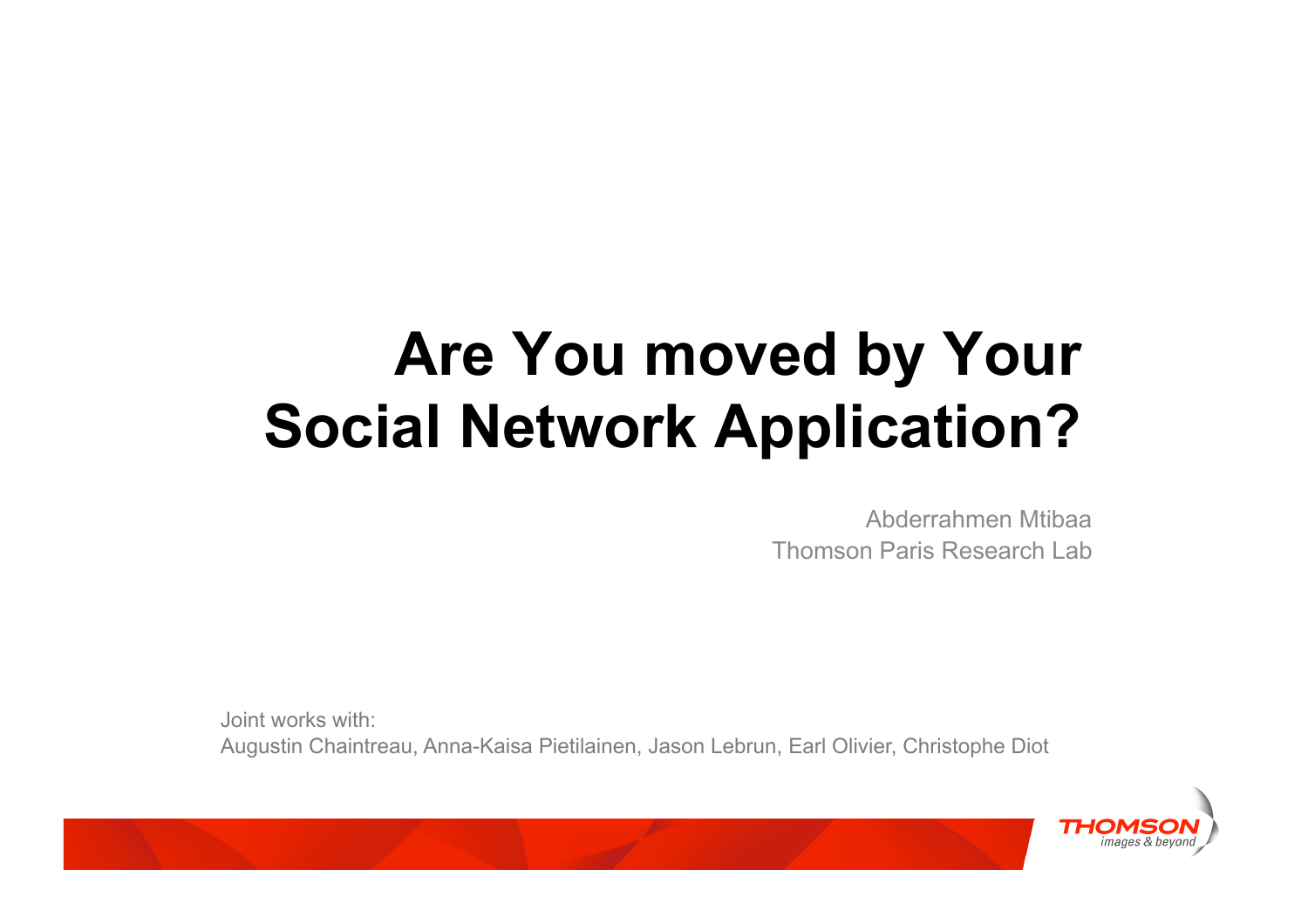## **Evolution in socializing techniques**

**• Before the Internet: socialize by physical meeting** 

- People communicate only if they know each others AND if they are together
- **Today: Internet allows "virtual" socializing** 
	- Chat, e-mail, Online Social Network
	- No need for locality
- **Tomorrow: MobiClique** 
	- Meet your virtual community using opportunistic contacts and locality

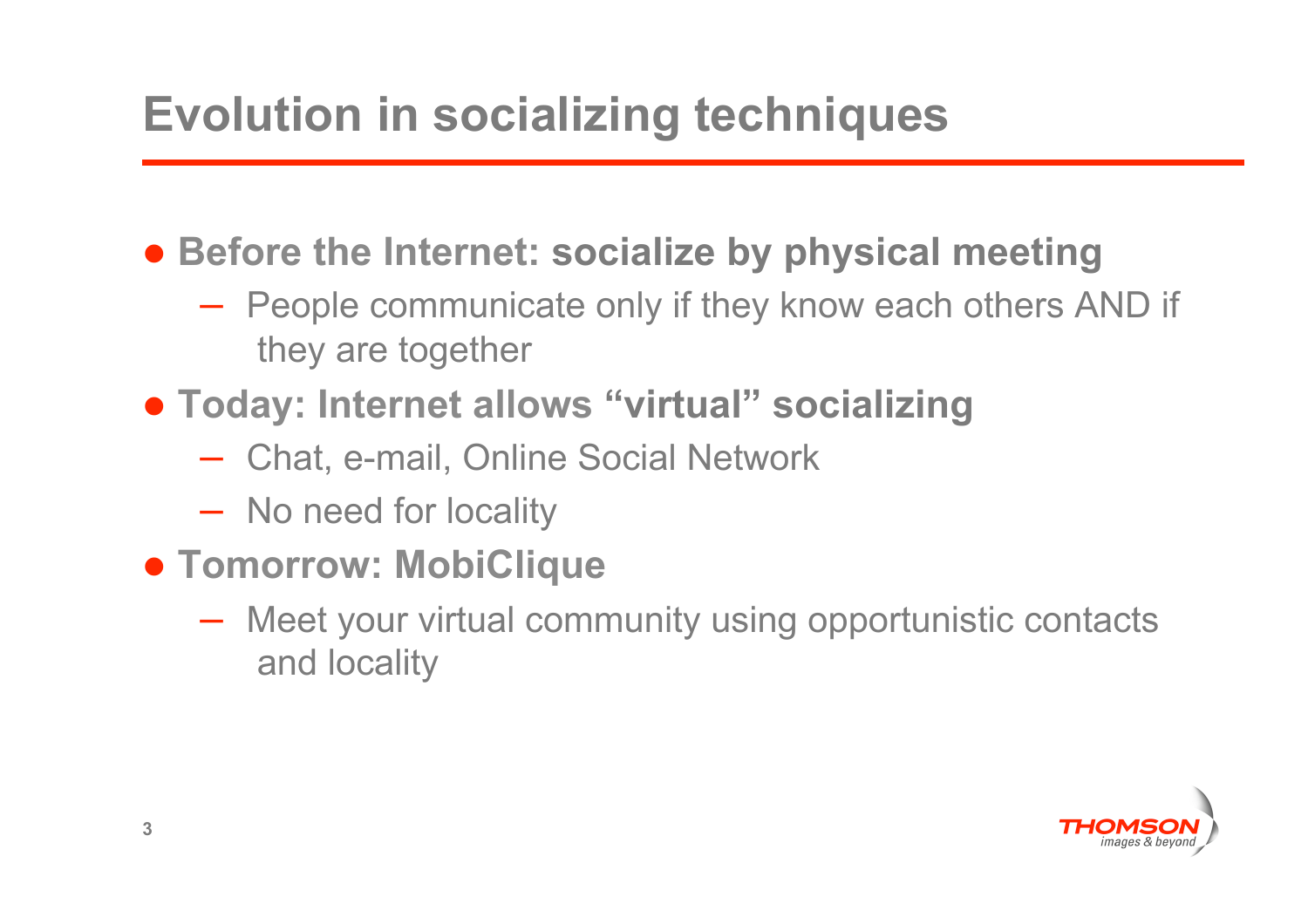### **Motivation**



- **Explore the relation between virtual social interactions and human physical meetings.**
- **Understand complex temporal properties based on simple social properties**
- **Forwarding based on social network properties.**

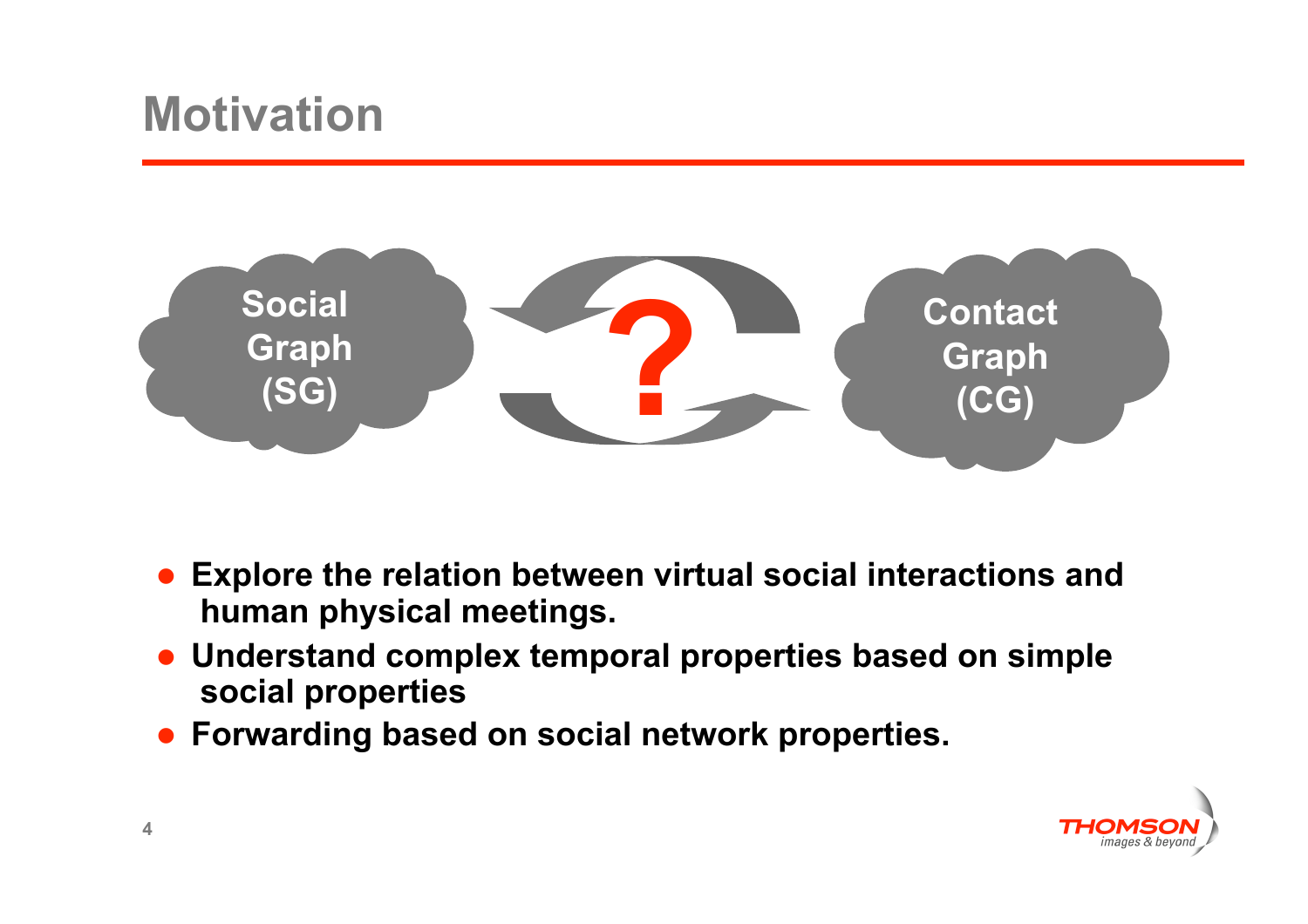### **Structure of this talk**

#### **Overview of the MobiClique experiment**

#### **Topological comparison**

- Properties of nodes, contacts and paths
- Is there any similarities?

#### **Exploring social rules on opportunistic forwarding**

- Overview of the opportunistic forwarding problem
- Proposed social forwarding rules

#### **Discussions**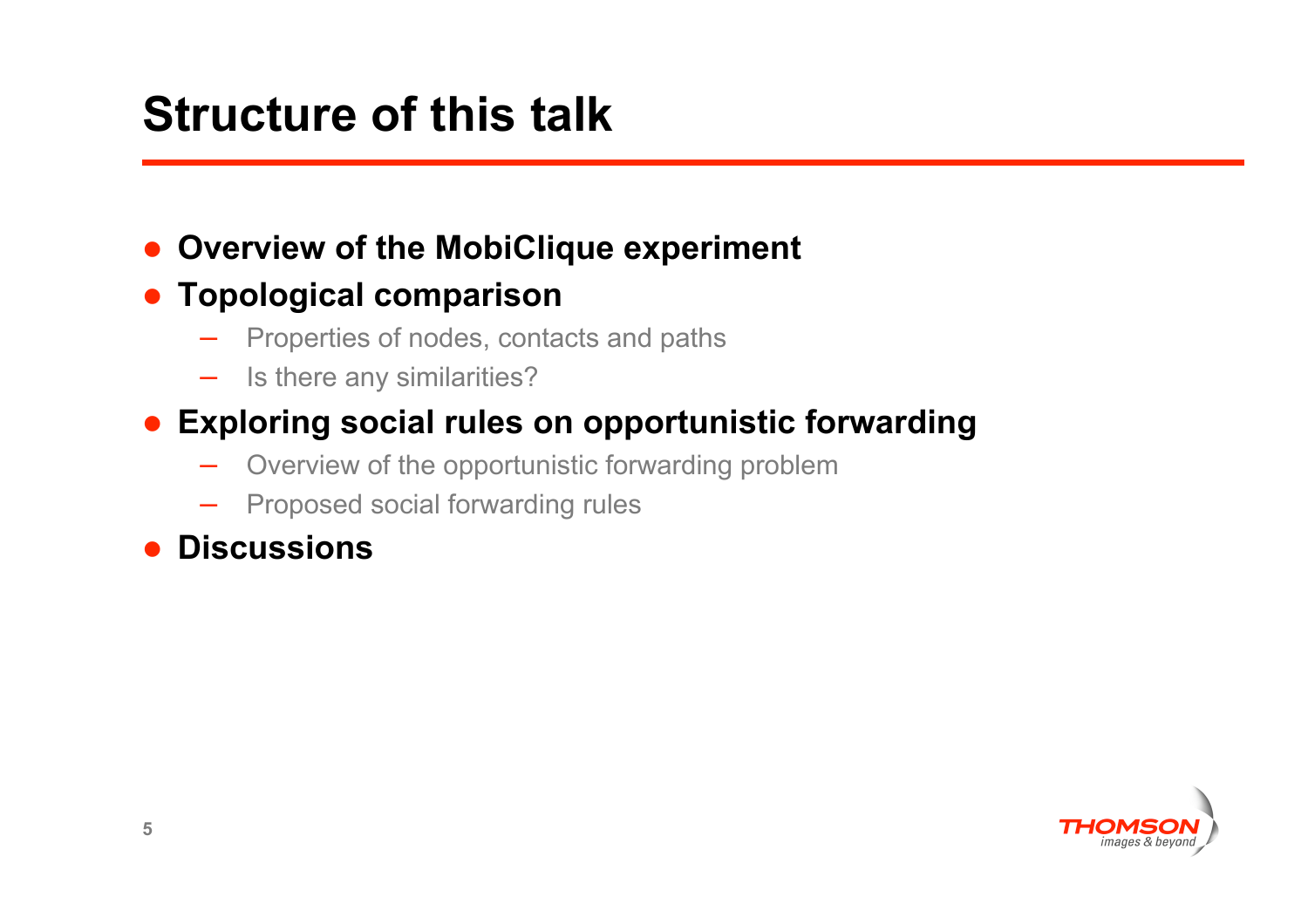- **Distribute smartphones to 28 participants**
- **3 days experiment at CoNext 2007**
- **Initially, each participant identifies its friends among the 150 CoNext participants**
- **Three applications:** 
	- Opportunistic socializing: make new friends based on friends and interests
	- Epidemic newsgroup
	- Asynchronous messaging

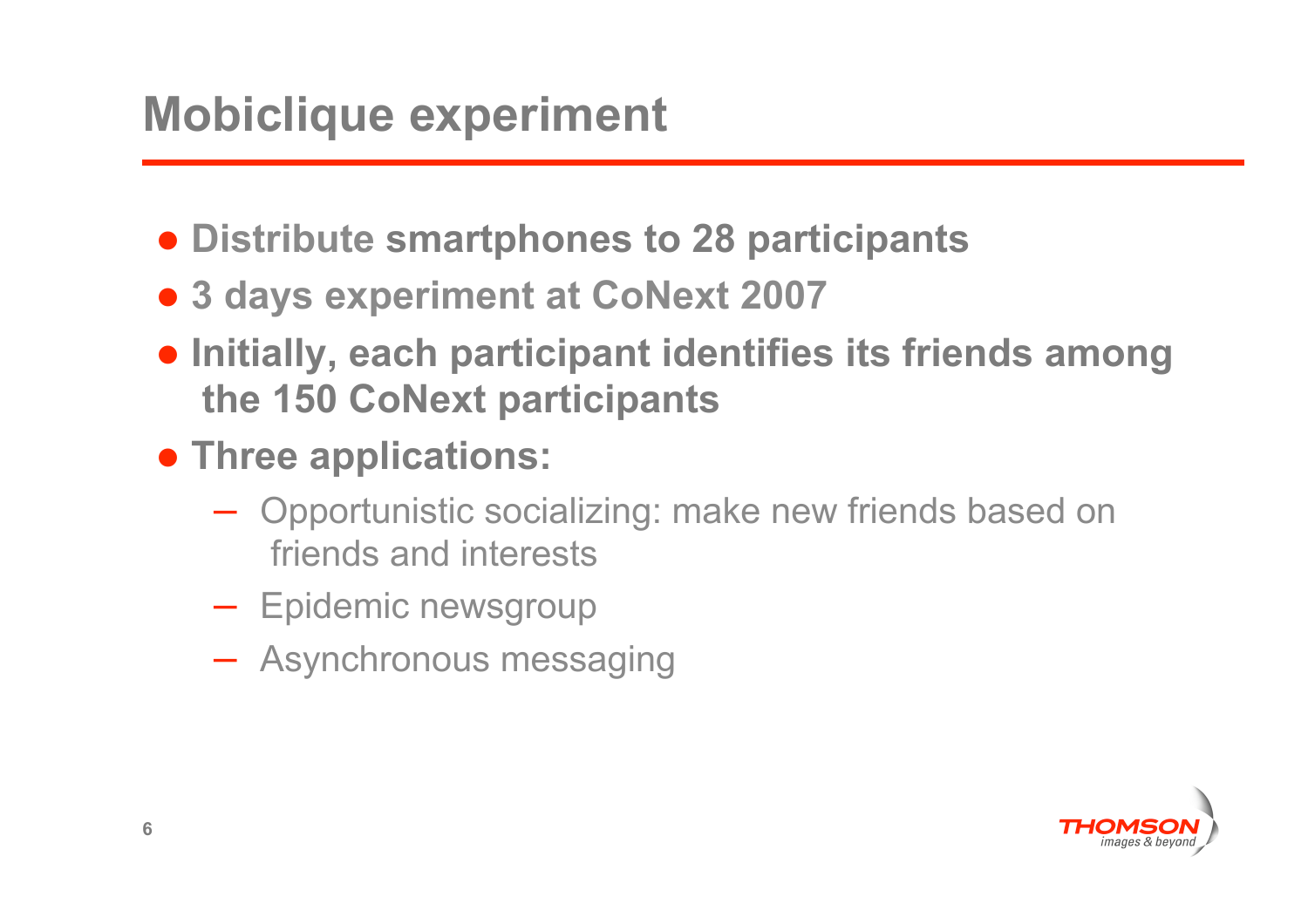### **Mobiclique experiment: Social Graph**





**7**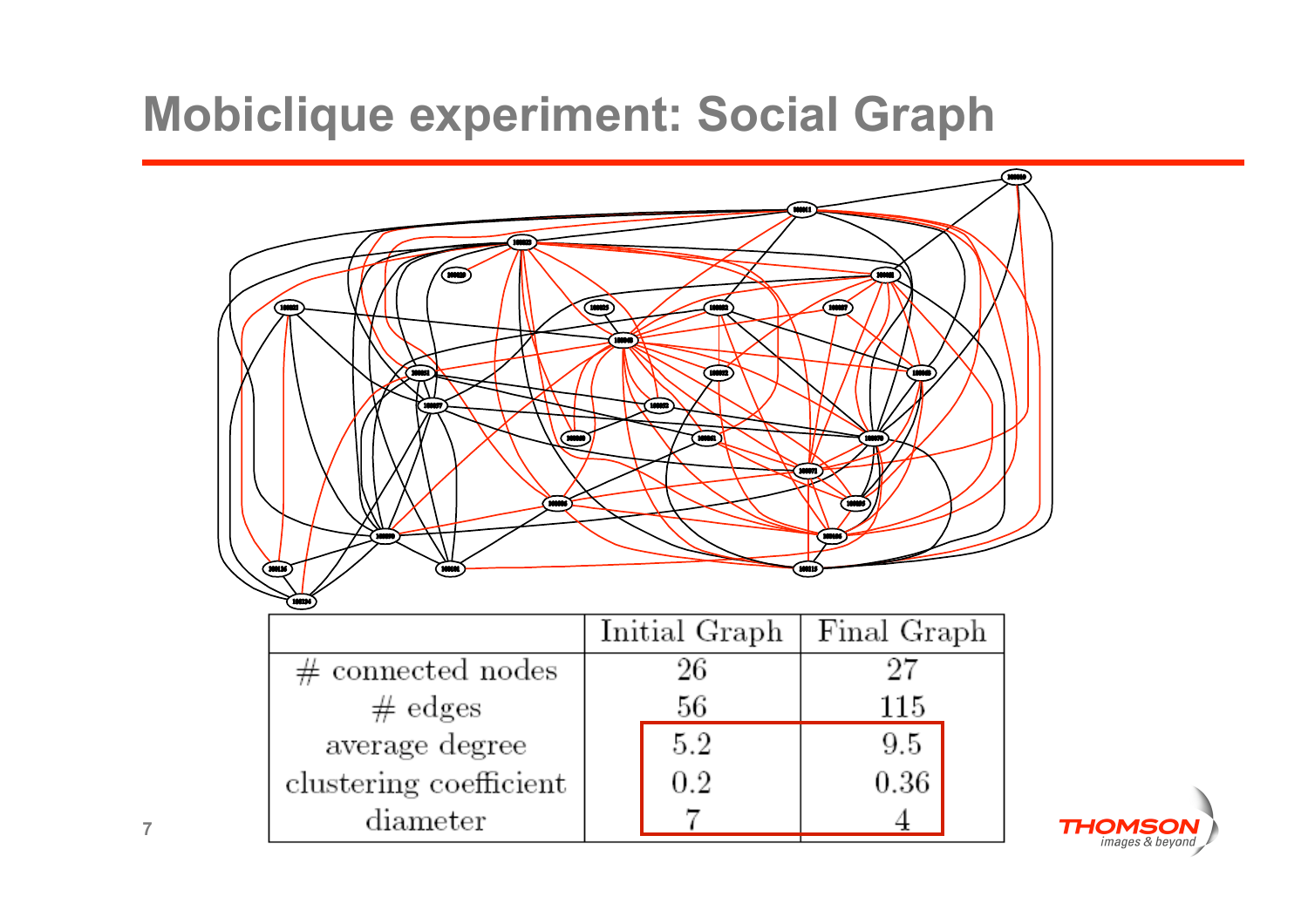### **Node properties**

#### **Characterize Node** *heterogeneity*

- High/low activity,
- Popularity,
- Contact rate
- **We measure two metrics** 
	- Node degree:
		- Social Graph: number of friends
		- Contact Graph: average number of device seen per scan (every 2mn)
	- Centrality of nodes
		- Social Graph: measure the occurrence of the node inside all shortest paths
		- Contact Graph: measure the occurrence of the node at each time *t* inside all shortest paths

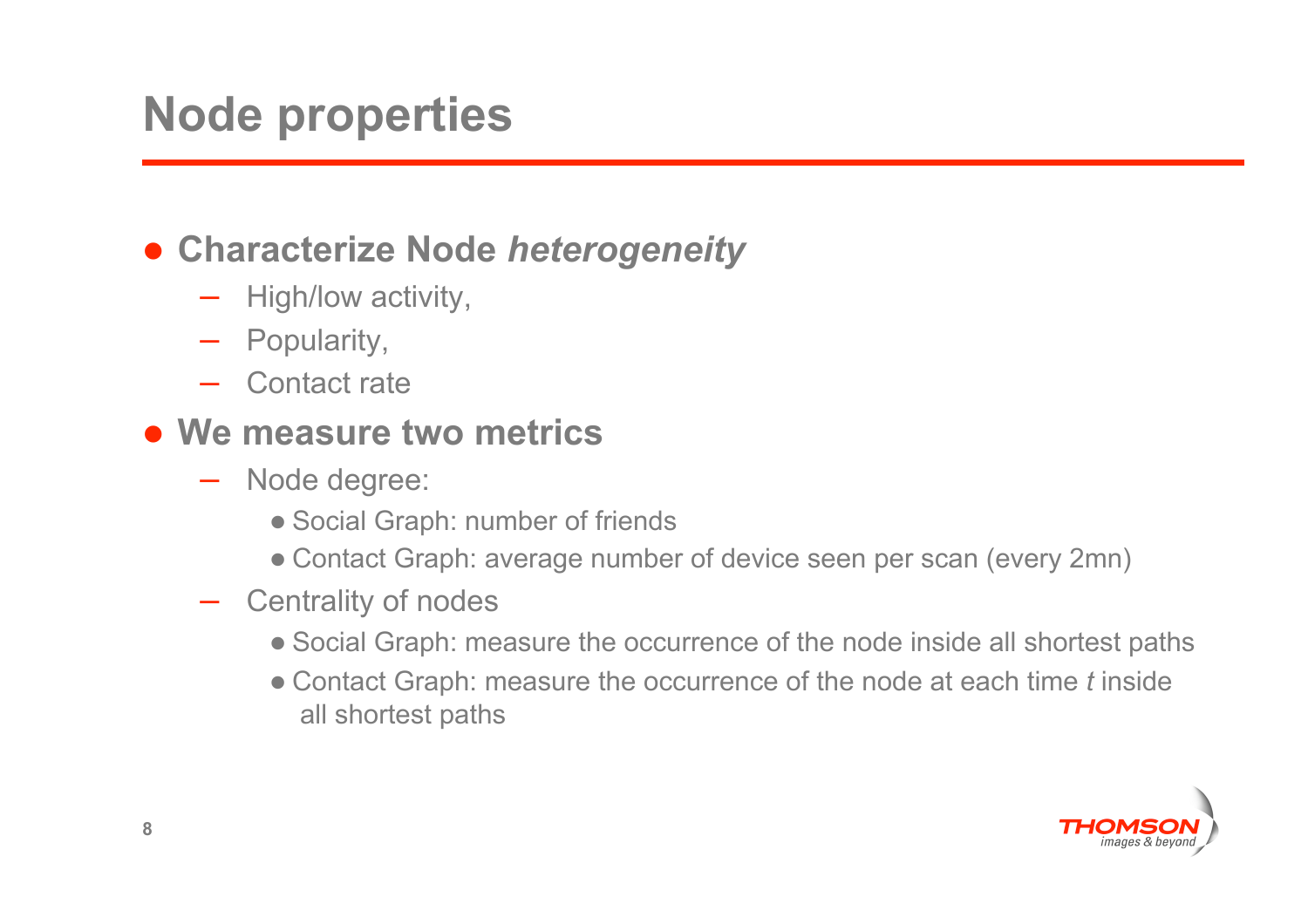### **Node similarities**



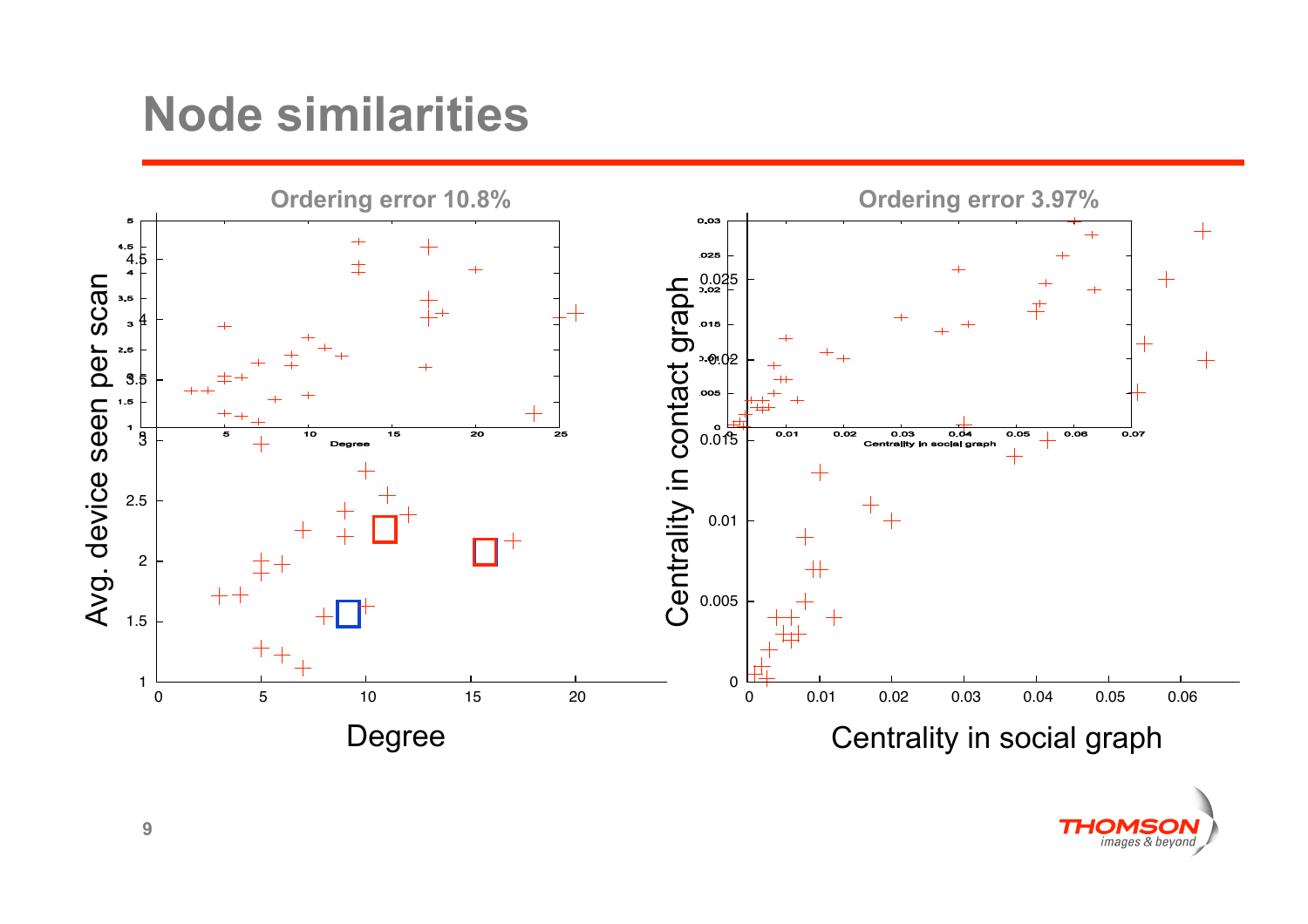### **Contact properties**

**Compare contacts according to:** 

- *social* distance (friends have distance 1, friends of friends have distance 2, etc.).
- *contact* duration, and time between two successive contacts

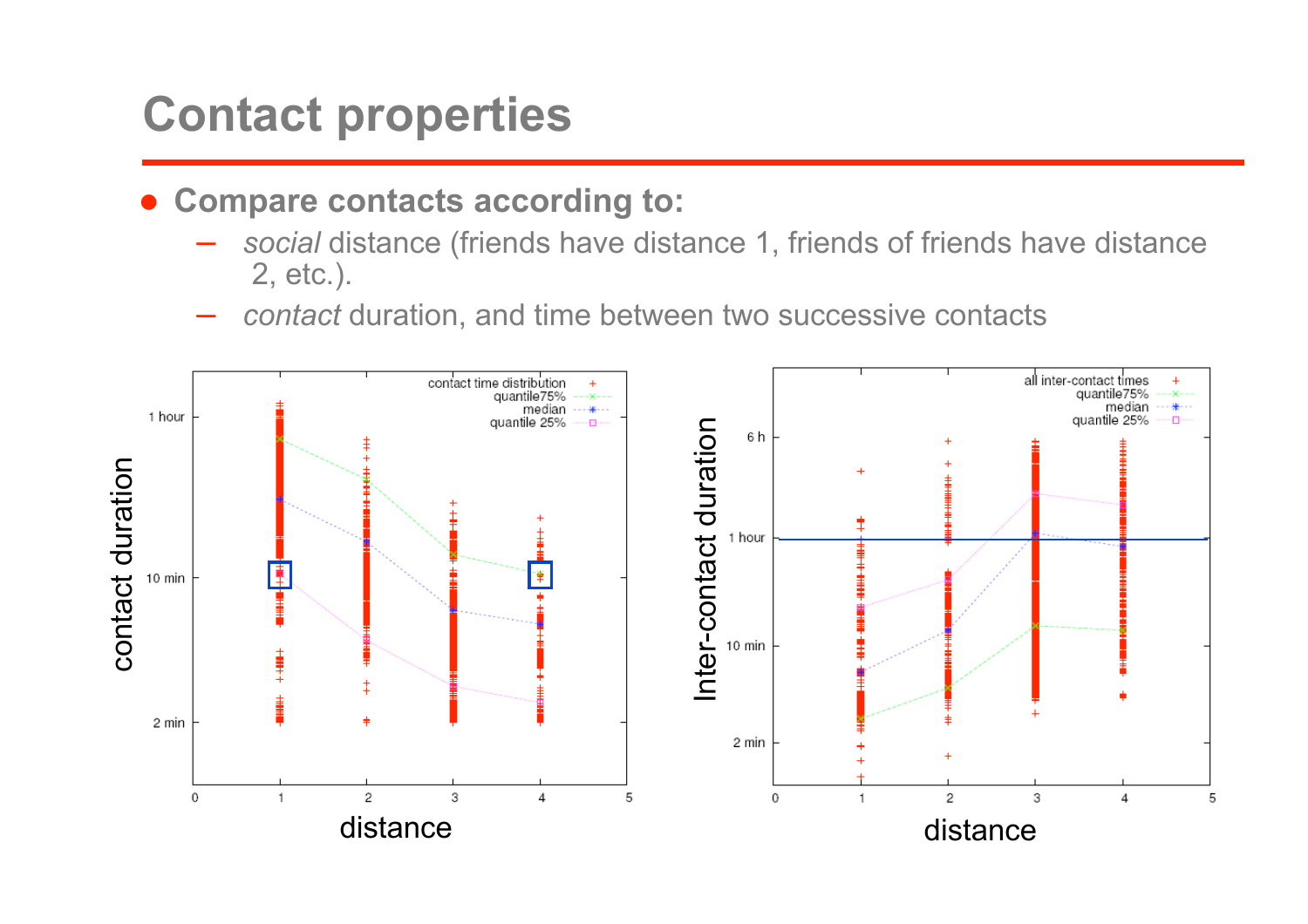**Delay-optimal paths** as a function of the **social distance** between the source and the destination



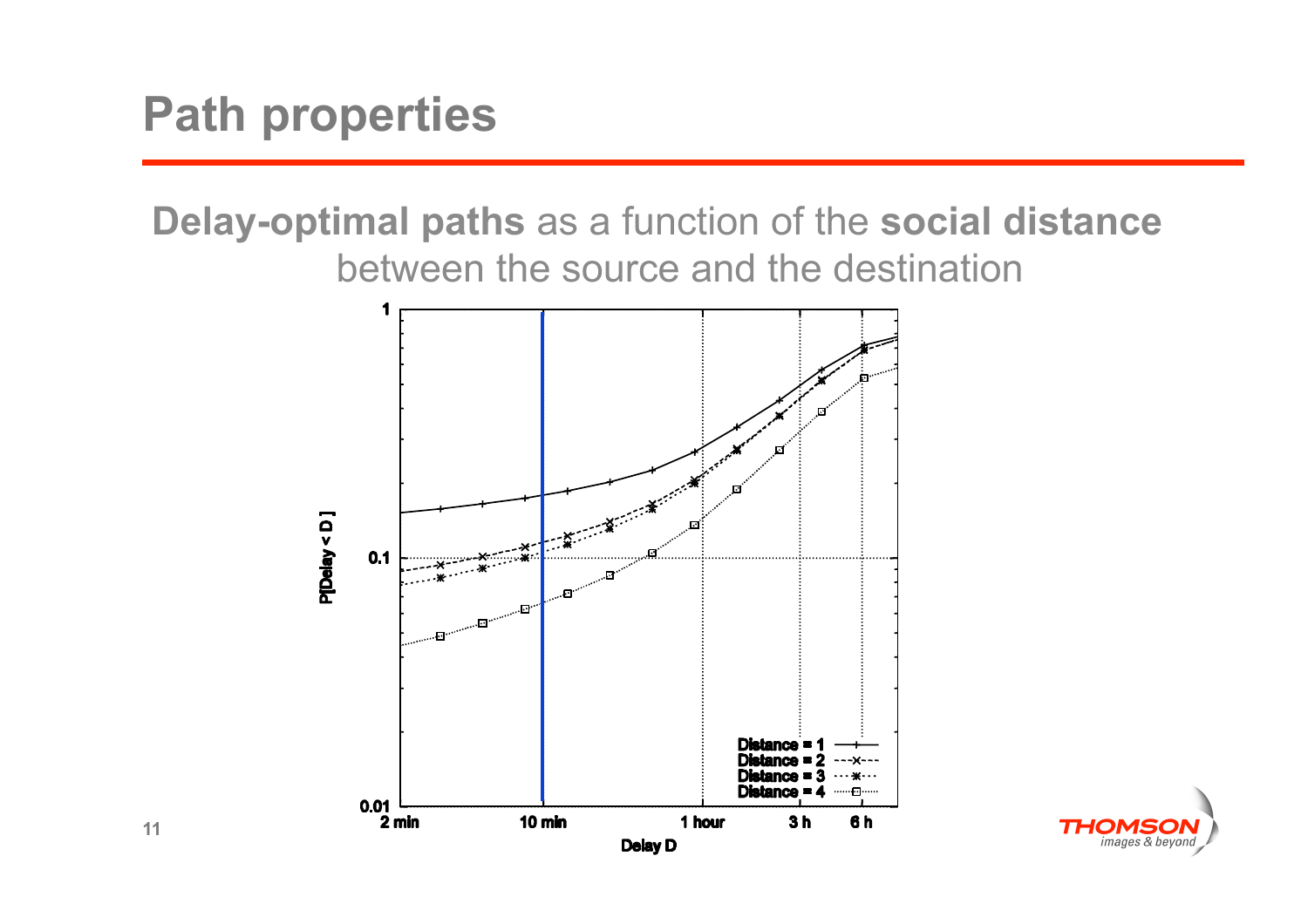## **Structure of this talk**

- **Overview of the MobiClique experiment**
- **Topological comparison** 
	- Properties of nodes, contacts and paths
	- Is there any similarities?

#### **Exploring social rules on opportunistic forwarding**

- Overview of the opportunistic forwarding problem
- Proposed social forwarding rules
- **Conclusion and Discussions**

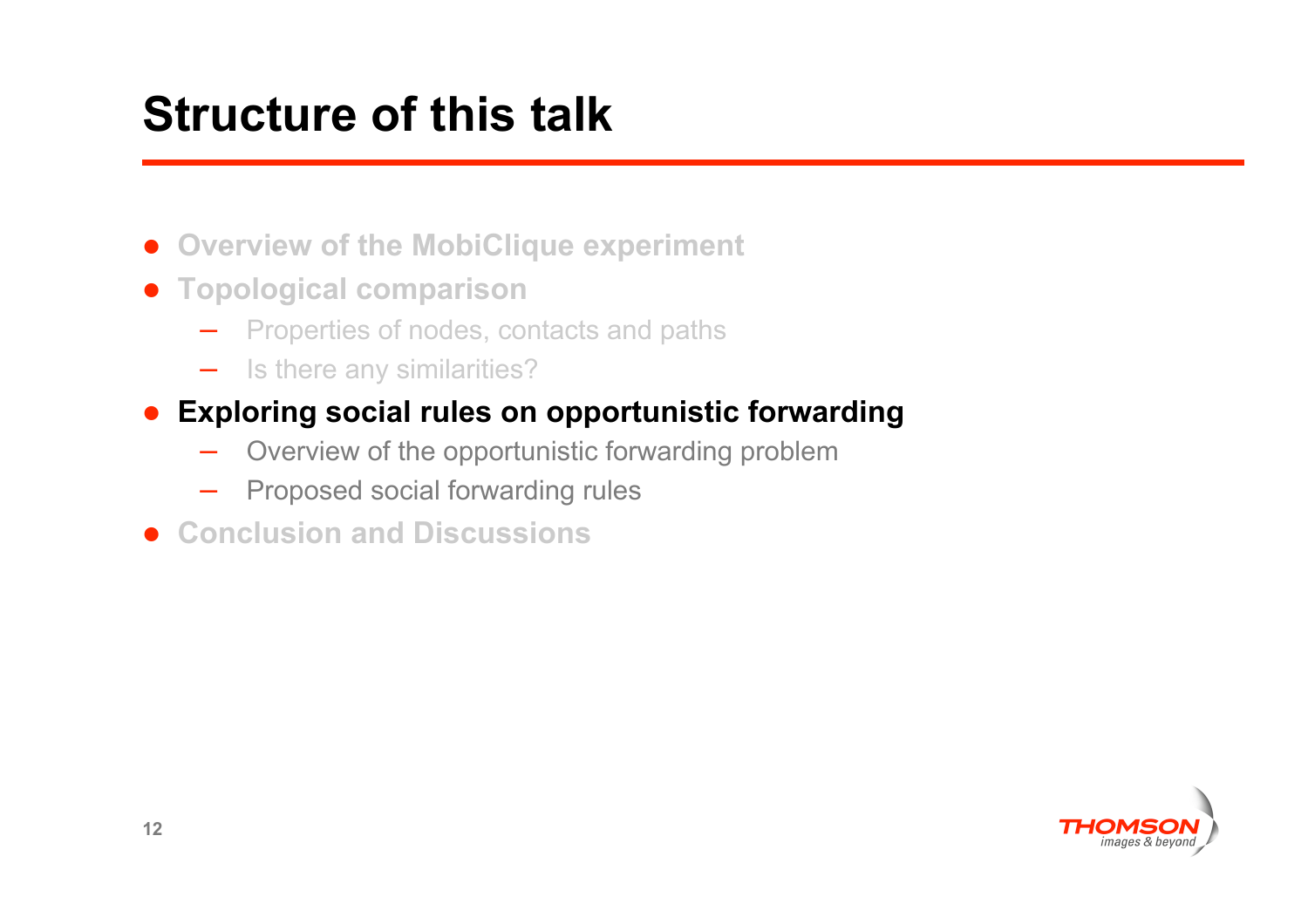# **Social forwarding paths**

#### **Path construction rules:**

### – *neighbor(k):*

 $\bullet$  (u  $\rightarrow$  v) is allowed if and only if u and v are within distance k in the social graph.

#### – *non-decreasing-centrality:*

- $\bullet$  (u  $\rightarrow$  v) is allowed if and only if C(u) < C(v).
- *non-decreasing-degree:*

 $\bullet$  (u  $\rightarrow$  v) is allowed if and only if d(u) < d(v).

- *non-increasing-distance:*
	- $\bullet$  (u  $\rightarrow$  v) is allowed if and only if the social distance from v to d is no more than the one from u to d.

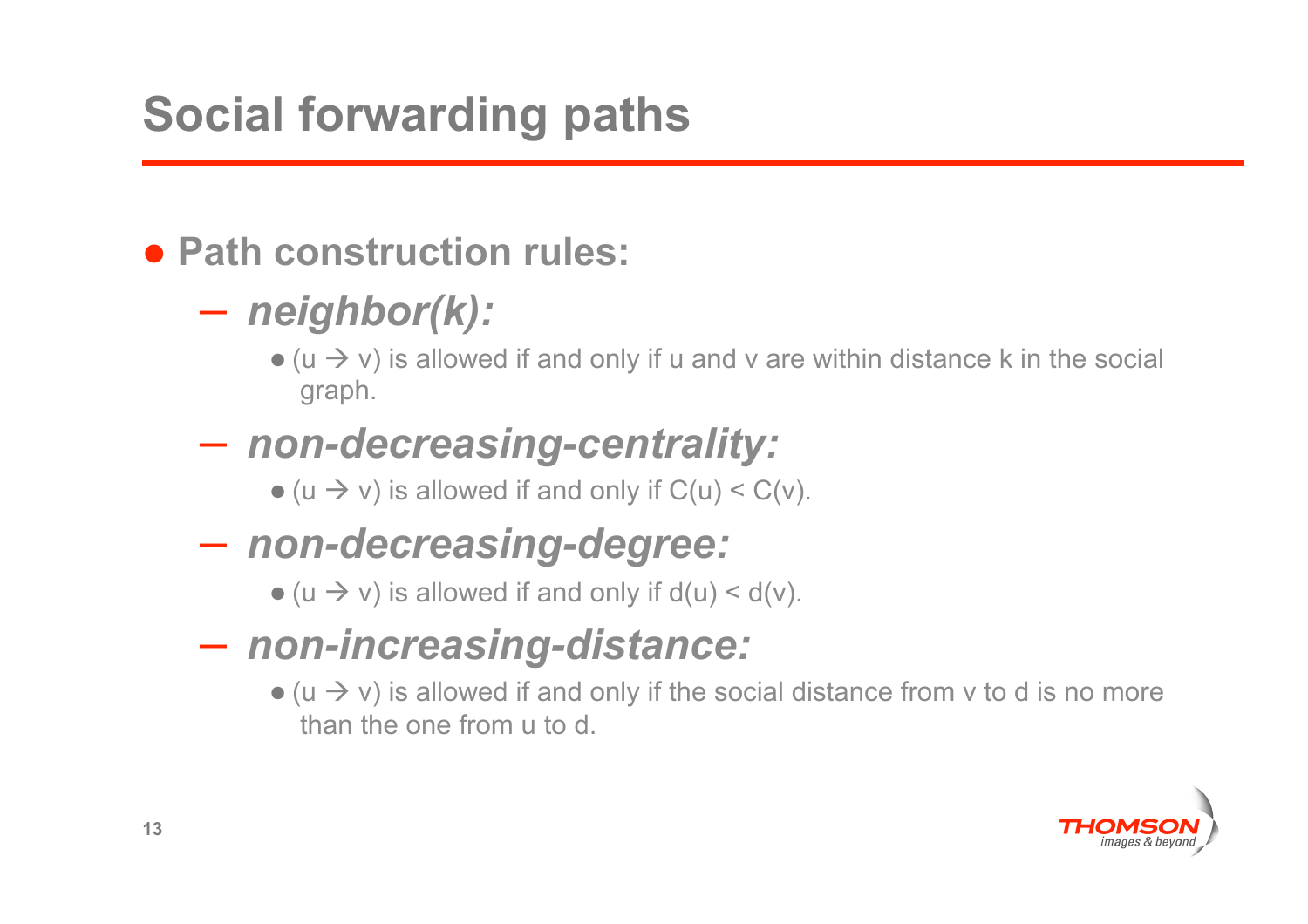### **Comparison of rules**



- The neighbor rule performs reasonably well
- The rule based on centrality outperforms all the rules we have tested
- The combination of neighbor and centrality rules reduces the cost (best trade-off).

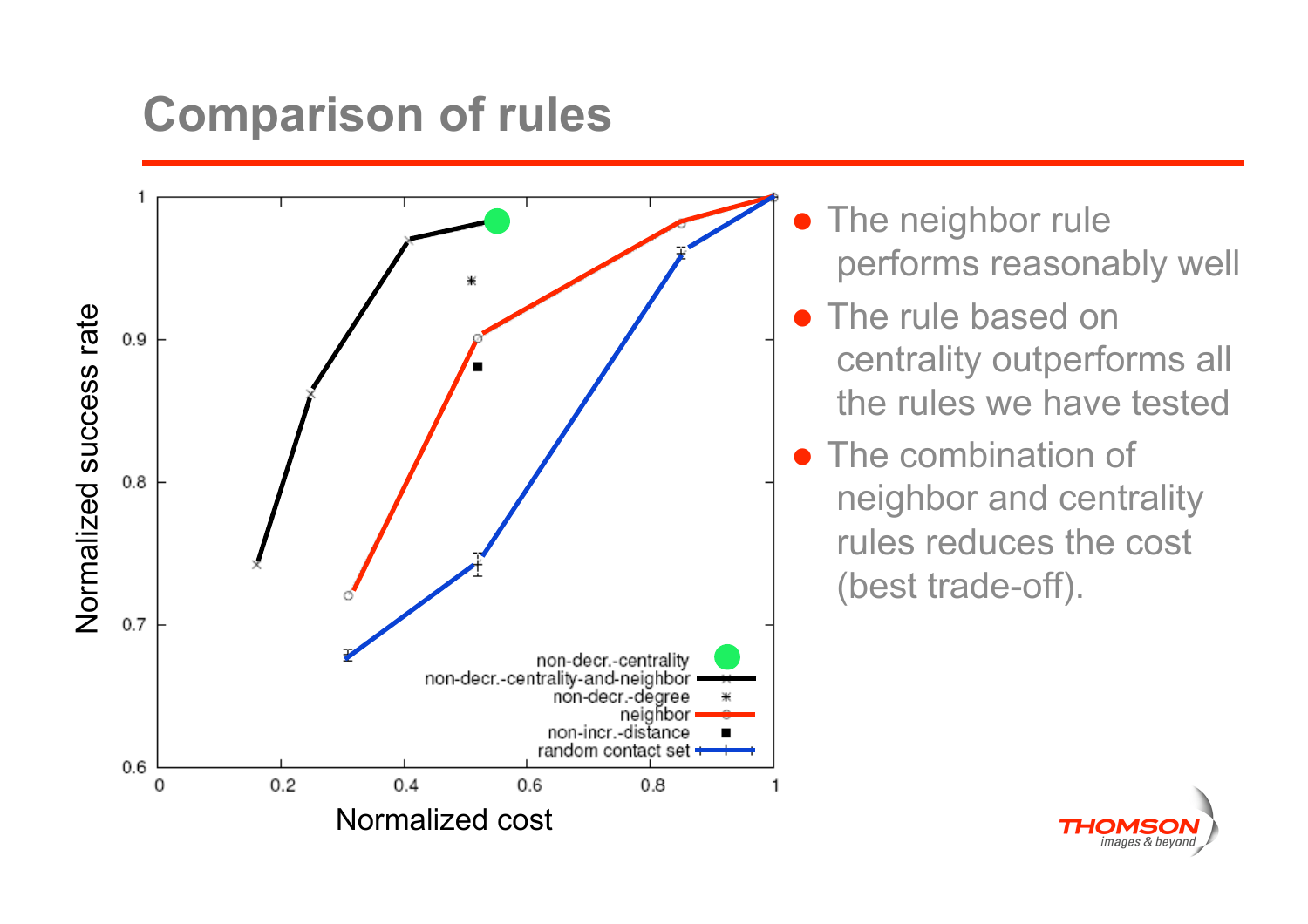# **Summary of results**

- **Beyond local divergence, nodes have heavy relation in the two graphs.** 
	- Similarities in the properties of nodes, contacts, and paths.
	- Nodes may be ranked according to their centrality
- **Use central nodes and social neighbors to communicate can be effective** 
	- improves selectivity
	- offers more flexibility
	- best trade-off
	- Difficult to compute in real-time
- **Limitations and future work:** 
	- single event inside a community
	- more traces, more social graphs